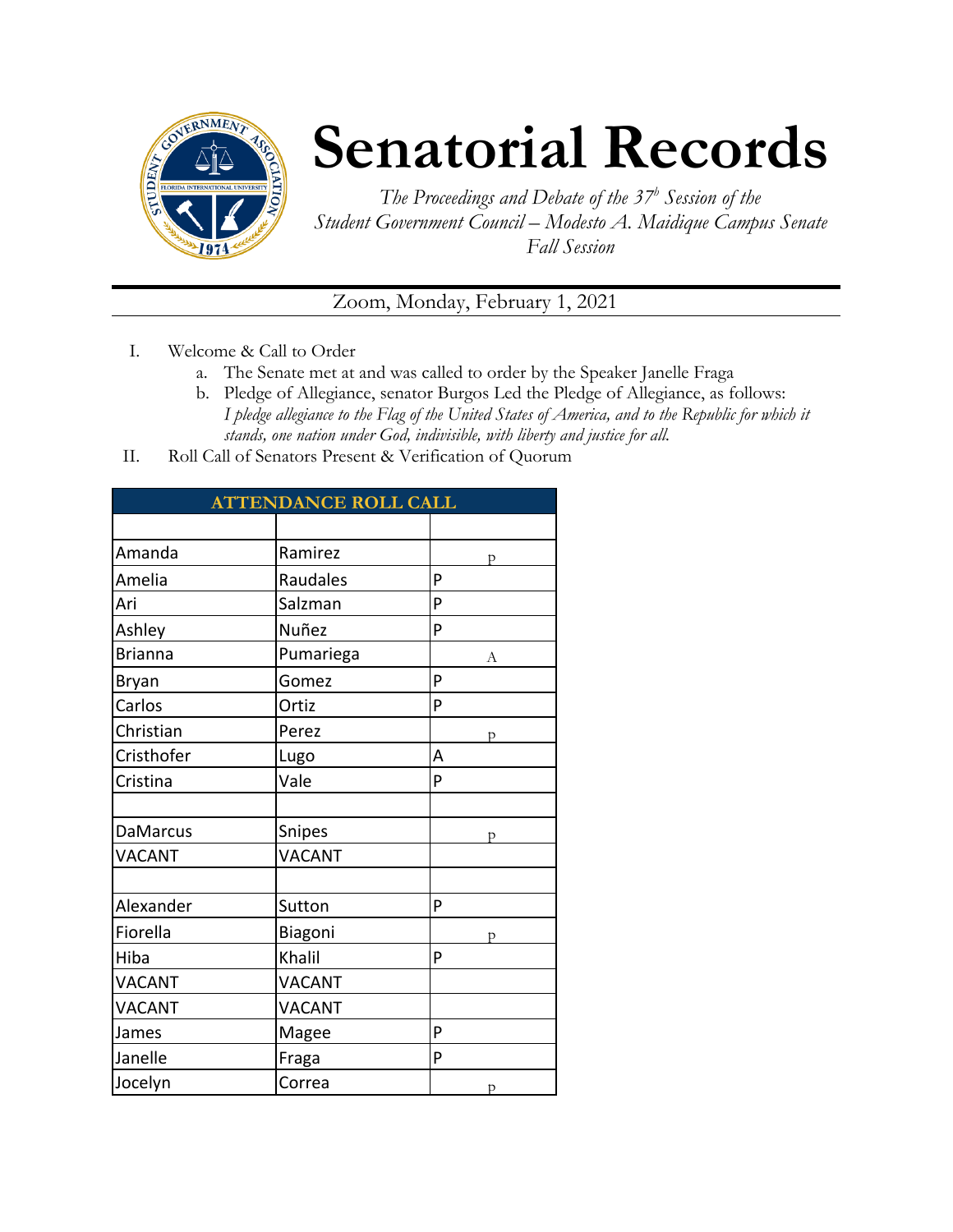| Jordan Morejon        | Castelli      | A                  |
|-----------------------|---------------|--------------------|
| Julio                 | <b>Burgos</b> | P                  |
| Kamila                | Fernandez     | p                  |
| Karla Sofia           | Perez         | D                  |
| Kristina              | Kuhdiakova    | P                  |
|                       |               |                    |
| Nicholas              | Velazquez     |                    |
| Nicholas              | Pastrana      | P                  |
| Nitya                 | Ramalingam    | P                  |
| Rafael                | Vasquez       | P                  |
| Salma                 | Atassi        | P                  |
| Sandro                | Alvarez       | P                  |
| Sergio                | Reyes         | P                  |
| Shahnawaz             | Rafi          | a                  |
| #REF!                 | #REF!         | #REF!              |
| <b>SENATE SEATS</b>   | 37            |                    |
| <b>VACANT SEATS</b>   | 5             | <b>QUORUM</b>      |
| <b>SENATORS</b>       |               | <b>ESTABLISHED</b> |
| <b>PRESENT</b>        | 24            |                    |
| <b>AMT FOR QUORUM</b> | 16            |                    |

- III. Approval of the Minutes from January 25, 2021
- IV. Invited Speakers
- V. Committee Reports
	- a. Finance Committee
		- i. If you have any questions, please contact sgafinance  $@$  fiu.edu
	- b. Rules, Legislation, and Judiciary Committee
		- i. If you have any questions, please contact sgarules $@$ fiu.edu
	- c. Operational Review Committee
		- i. If you have any questions, please contact sgaorc $@$ fiu.edu
	- d. Internal Affairs Committee
		- i. If you have any questions, please contact sgainternal@fiu.edu
	- e. Student Advocacy Committee
		- i. If you have any questions, please contact sgaadvocacy@fiu.edu
	- f. Graduate and Professional Students Committee
		- i. If you have any questions, please contact GPSCchair@fiu.edu
- VI. Executive Board Reports
	- a. Senate Speaker Fraga
		- i. If you have any questions, please email sgaspeaker@fiu.edu
	- a. Speaker Pro Tempore Gomez
		- ii. If you have any questions, please email sgaprotemp@fiu.edu
	- b. President Valdes
		- i. If you have any questions, please email sgapres $@$ fiu.edu
	- c. Vice President Ibarria